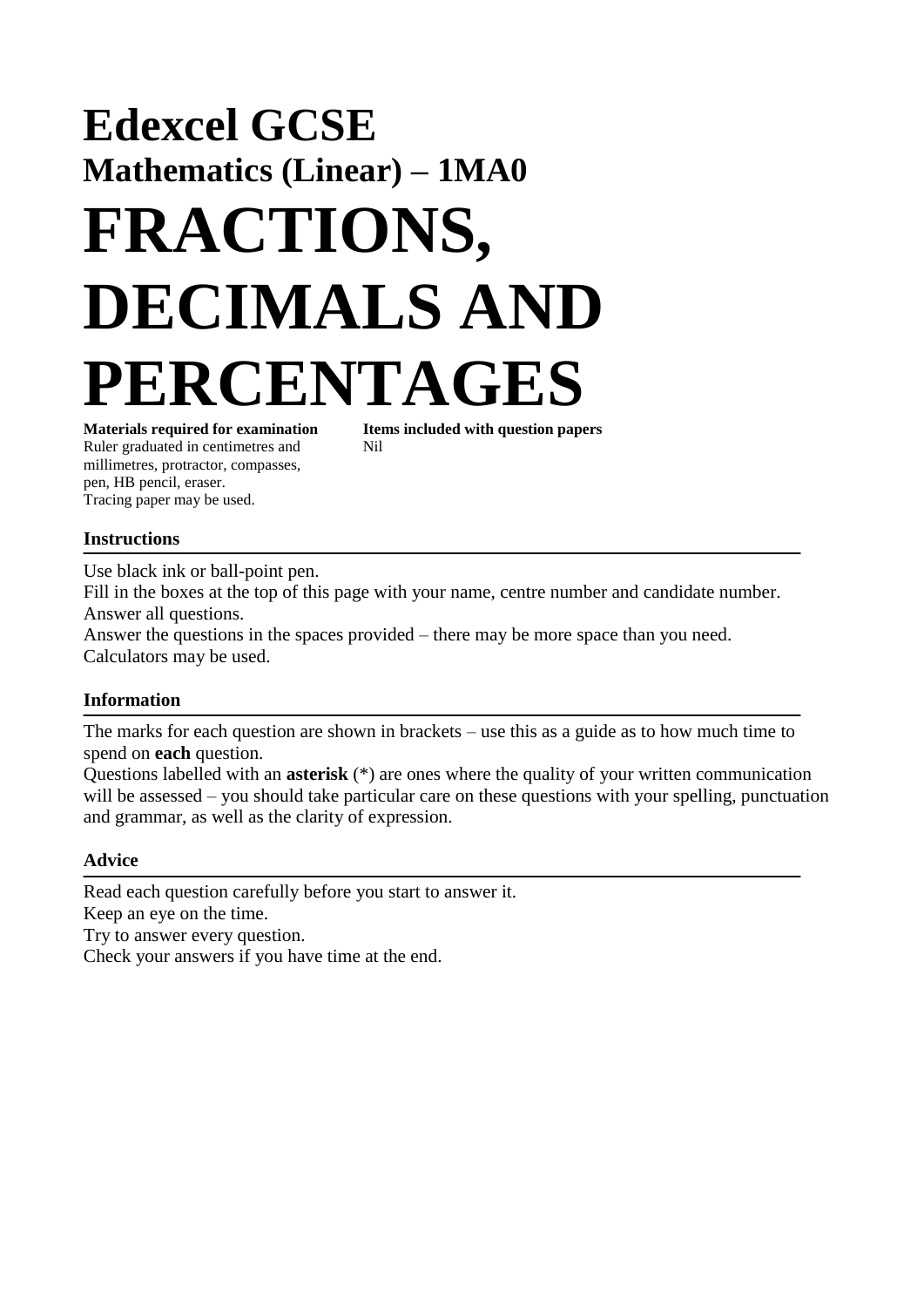| 1. |     | (a) Write $\frac{1}{4}$ as a percentage.                           |                        |
|----|-----|--------------------------------------------------------------------|------------------------|
|    |     |                                                                    | (1)                    |
|    | (b) | Write 0.23 as a percentage.                                        |                        |
|    | (c) | Write 42% as a fraction.<br>Give your answer in its simplest form. | (1)                    |
|    |     |                                                                    | (2)                    |
| 2. | (a) | Write 0.15 as a percentage.                                        | (Total 4 marks)        |
|    | (b) | Write 35% as a fraction.<br>Give your answer in its simplest form. | (1)                    |
|    |     |                                                                    | (2)<br>(Total 3 marks) |
| 3. | (a) | Work out 50% of £60                                                |                        |
|    | (b) | Work out 25% of 20 metres.                                         | (1)                    |
|    |     |                                                                    | (1)<br>(Total 2 marks) |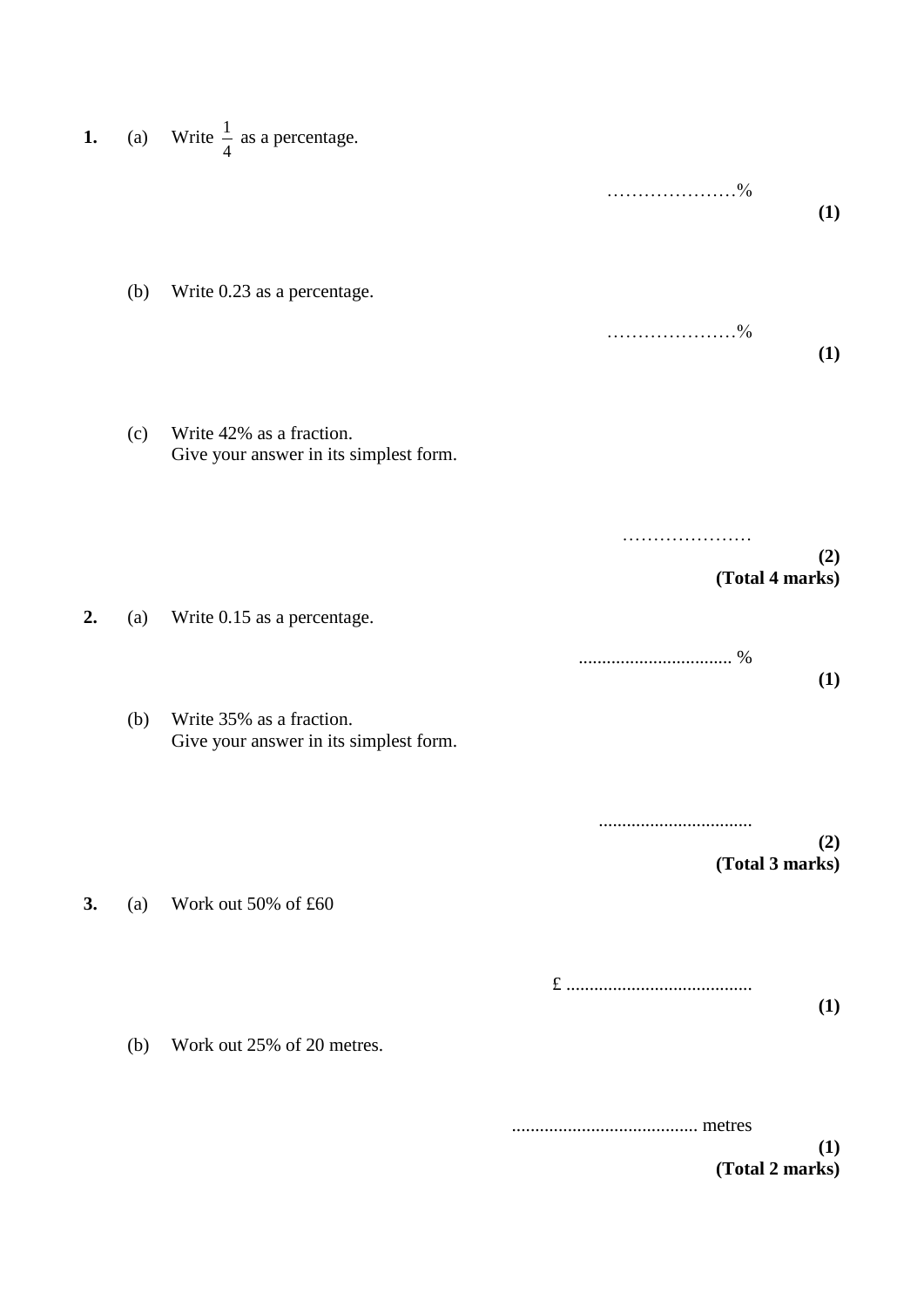| 4. |     | (a) Write $\frac{9}{10}$ as a decimal.   |                        |
|----|-----|------------------------------------------|------------------------|
|    |     |                                          | (1)                    |
|    | (b) | Write $\frac{3}{4}$ as a percentage.     | %<br>(1)               |
|    | (c) | Write 23% as a fraction.                 |                        |
|    | (d) | Work out $\frac{1}{5}$ of 50             | (1)                    |
|    |     |                                          | (1)<br>(Total 4 marks) |
| 5. |     | (a) Write $\frac{1}{5}$ as a percentage. |                        |
|    | (b) | Write 0.7 as a percentage.               | <b>(1)</b>             |
|    |     |                                          |                        |

|  | 70 |
|--|----|
|--|----|

**(1) (Total 2 marks)**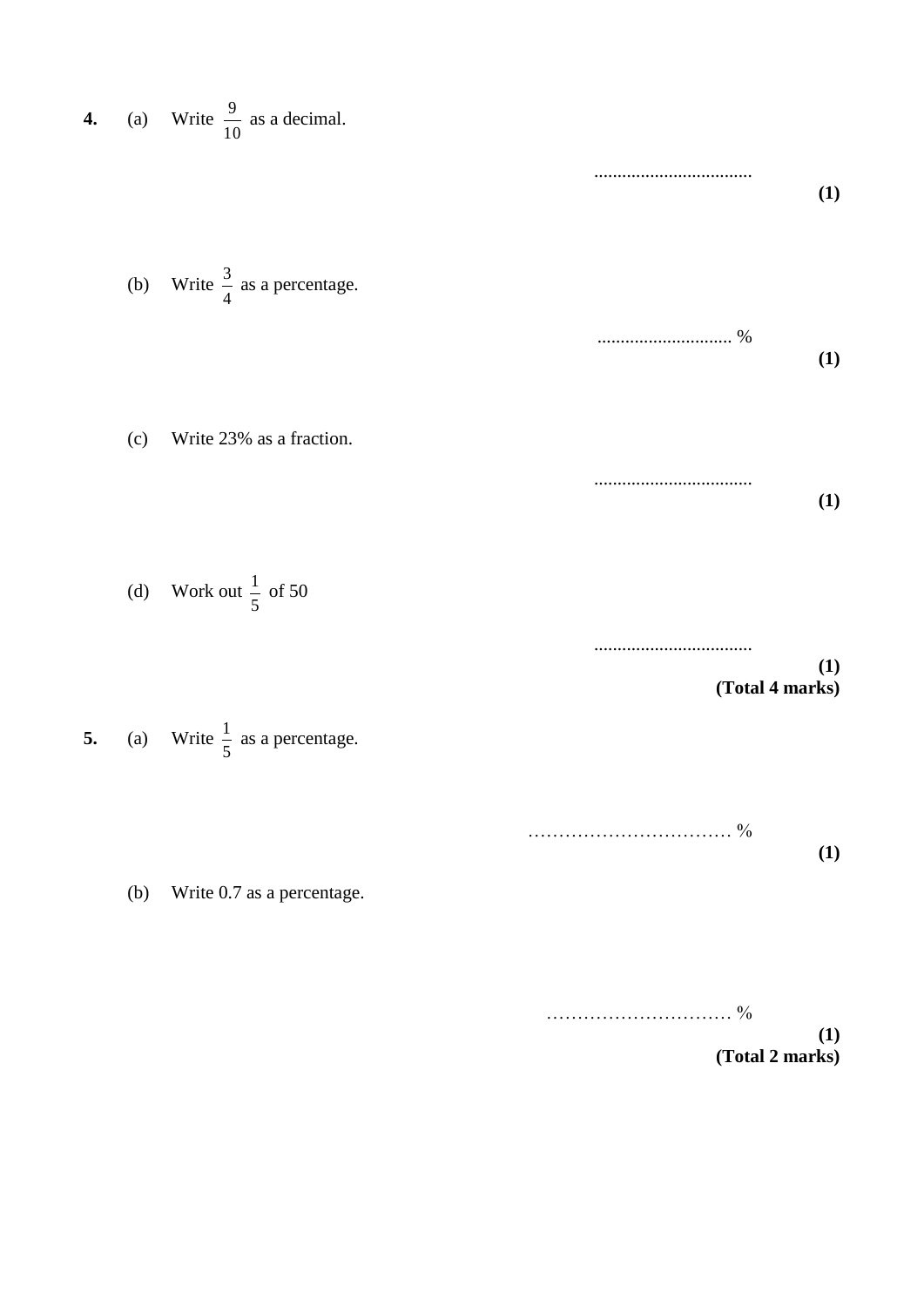| 6. | (a) | Write $\frac{1}{4}$ as a percentage.<br>(i)                        |                        |
|----|-----|--------------------------------------------------------------------|------------------------|
|    |     | Write 0.8 as a percentage.<br>(ii)                                 |                        |
|    |     |                                                                    | (2)                    |
|    | (b) | Write 76% as a decimal.                                            | (1)                    |
|    | (c) | Write 45% as a fraction.<br>Give your answer in its simplest form. |                        |
|    |     |                                                                    | (2)<br>(Total 5 marks) |
| 7. | (a) | Write 0.85 as a percentage.                                        | (1)                    |
|    |     | (b) Write $\frac{1}{10}$ as a percentage.                          |                        |
|    | (c) | Write 60% as a decimal.                                            | (1)                    |
|    |     |                                                                    | (1)<br>(Total 3 marks) |
| 8. | (a) | Write 0.37 as a percentage.                                        | (1)                    |
|    |     | (b) Write $\frac{1}{4}$ as a percentage.                           |                        |
|    | (c) | Write 19% as a fraction.                                           | (1)                    |
|    |     |                                                                    | (1)                    |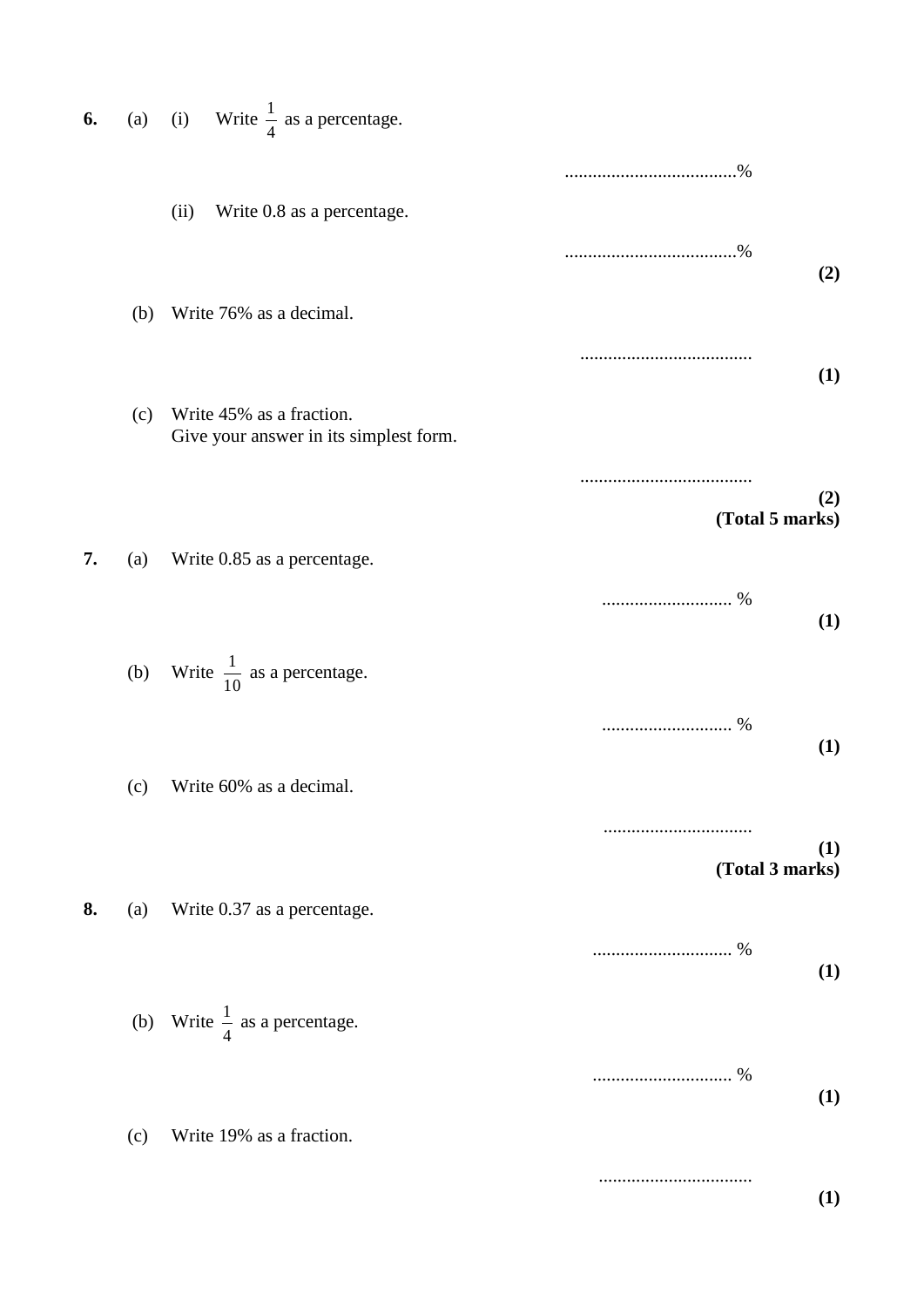(d) Write 40 as a fraction of 140 Give your fraction in its simplest form.

|     |     |                                                     | (2)<br>(Total 5 marks)                  |
|-----|-----|-----------------------------------------------------|-----------------------------------------|
| 9.  | (a) | Write 0.45 as a percentage.                         |                                         |
|     |     |                                                     | (1)                                     |
|     |     | (b) Write $\frac{3}{4}$ as a percentage.            |                                         |
|     |     |                                                     | $\ldots \ldots \frac{0}{0}$<br>.<br>(1) |
|     | (c) | Write 30% as a fraction in its simplest form.       |                                         |
|     |     |                                                     | (2)                                     |
|     |     |                                                     | (Total 4 marks)                         |
| 10. |     | (a) Write $\frac{1}{10}$                            |                                         |
|     |     | as a decimal,<br>(i)                                |                                         |
|     |     |                                                     | .cm                                     |
|     |     | (ii)<br>as a percentage.                            |                                         |
|     |     |                                                     | cm<br>.<br>(Total 2 marks)              |
|     |     | <b>11.</b> (a) Write $\frac{1}{5}$ as a percentage. |                                         |
|     |     |                                                     | (1)                                     |
|     | (b) | Write 0.64 as a percentage.                         |                                         |
|     |     |                                                     | (1)                                     |
|     | (c) | Write 70% as a decimal.                             |                                         |
|     |     |                                                     |                                         |
|     |     |                                                     | (1)<br>(Total 3 marks)                  |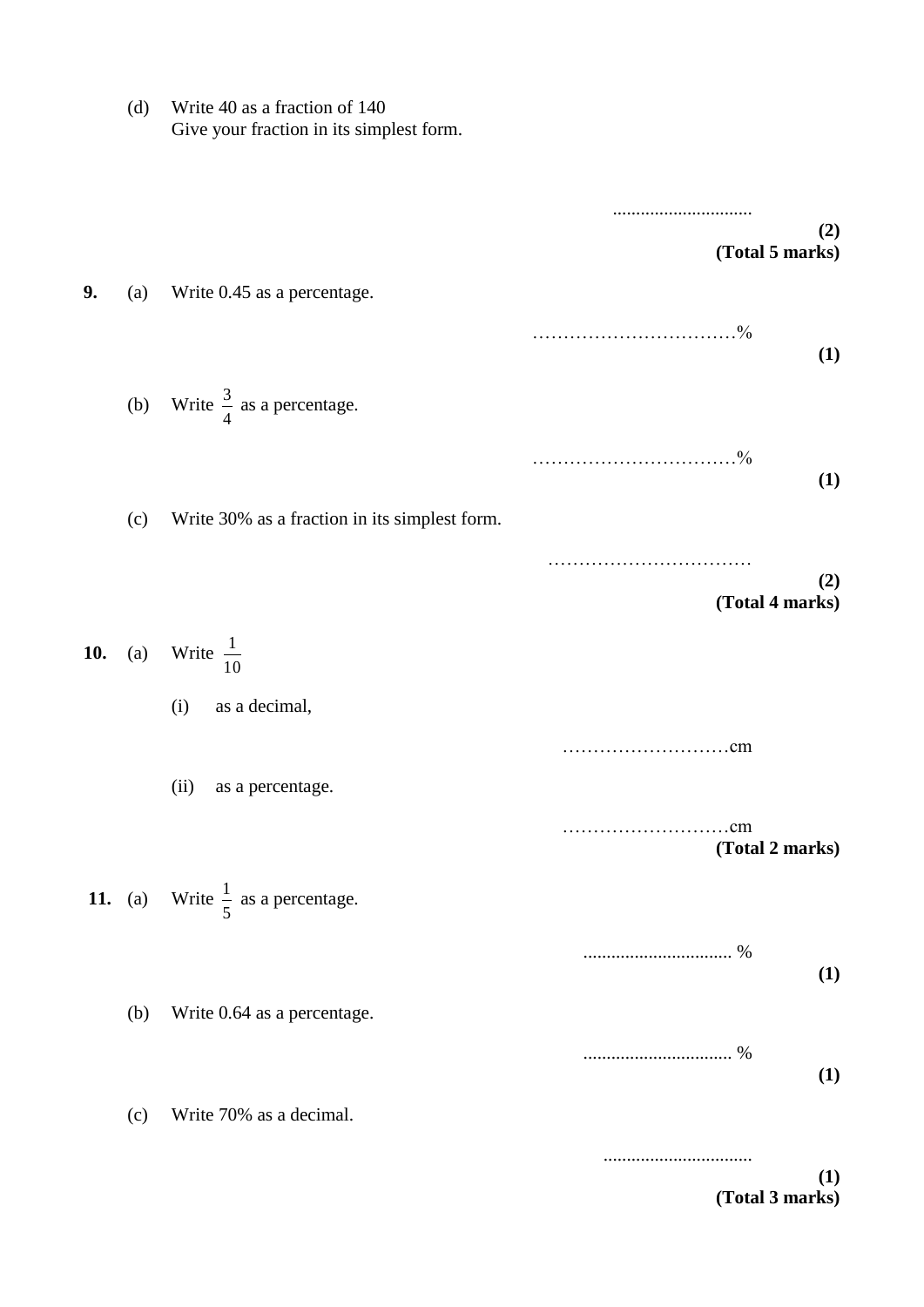|        | (b) Write $\frac{3}{10}$ as a percentage.         | (1)                    |
|--------|---------------------------------------------------|------------------------|
|        | <b>13.</b> (a) Shade $\frac{3}{4}$ of this shape. | (1)<br>(Total 2 marks) |
| (b)    | Shade 0.25 of this shape.                         | (1)                    |
| $-(c)$ | Change 0.3 into a fraction.                       | (1)<br>(1)             |
| (d)    | Change 0.7 into a percentage.                     | (1)                    |

(e) Work out  $\frac{3}{4}$  of £36 3

**12.** (a) Write 0.38 as a percentage.

£ ................................... **(2)**

**(Total 6 marks)**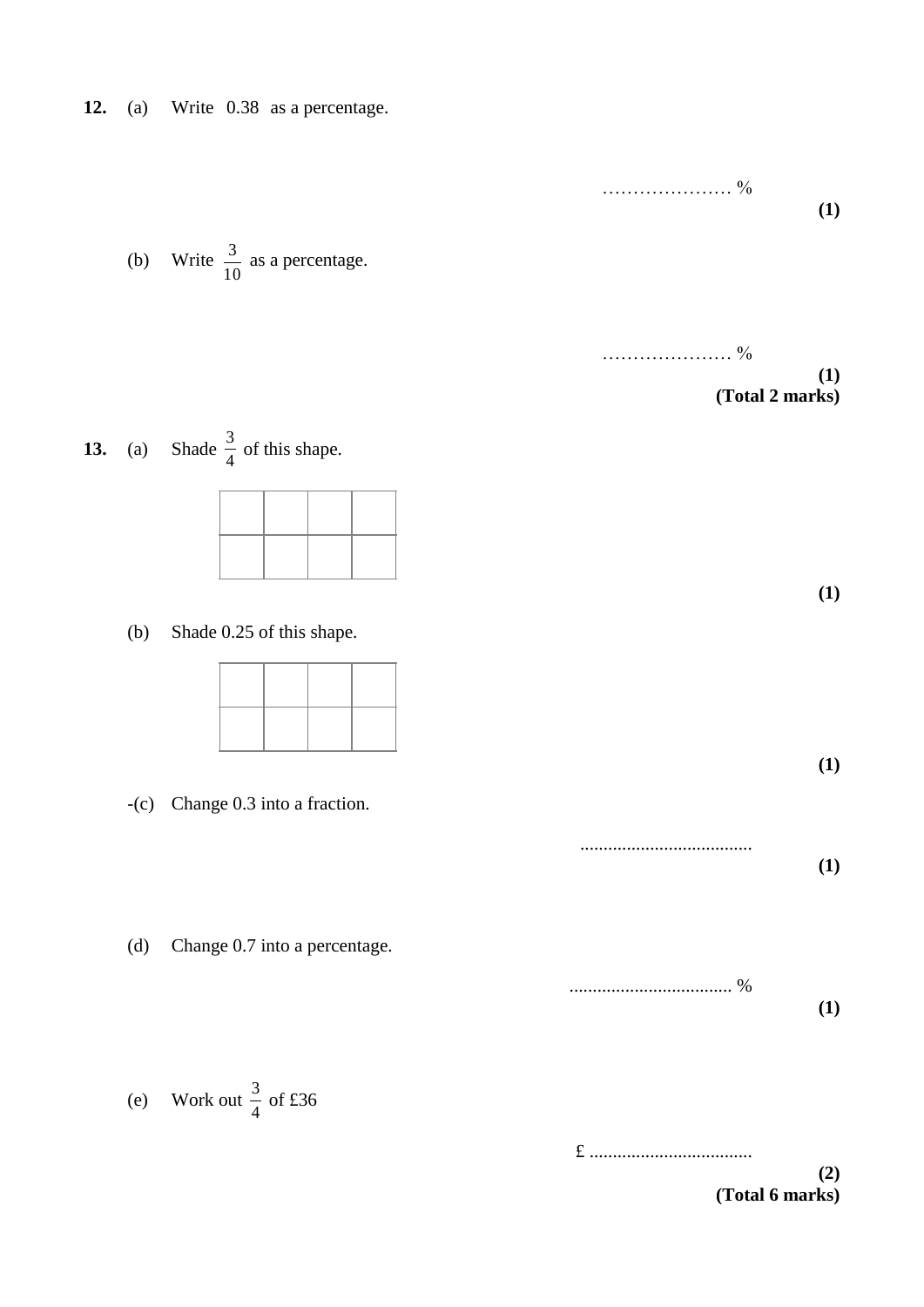| (a) | Write 92% as a decimal. |                                                                                                                                                                                                                                                                                                           |
|-----|-------------------------|-----------------------------------------------------------------------------------------------------------------------------------------------------------------------------------------------------------------------------------------------------------------------------------------------------------|
| (b) | Write 3% as a fraction. | (1)                                                                                                                                                                                                                                                                                                       |
|     |                         | (1)                                                                                                                                                                                                                                                                                                       |
|     |                         | (2)<br>(Total 4 marks)                                                                                                                                                                                                                                                                                    |
|     |                         | (1)                                                                                                                                                                                                                                                                                                       |
|     |                         | (1)                                                                                                                                                                                                                                                                                                       |
|     |                         | (1)<br>(Total 3 marks)                                                                                                                                                                                                                                                                                    |
|     | (c)<br>(a)              | Work out 5% of 400 grams.<br>Nassim buys petrol from his local garage.<br>On Monday, he filled up his tank.<br>On Tuesday, his tank was $\frac{3}{4}$ full.<br>What fraction of the full tank of petrol had he used?<br>(b) Write $\frac{3}{4}$ as a decimal.<br>(c) Write $\frac{3}{4}$ as a percentage. |